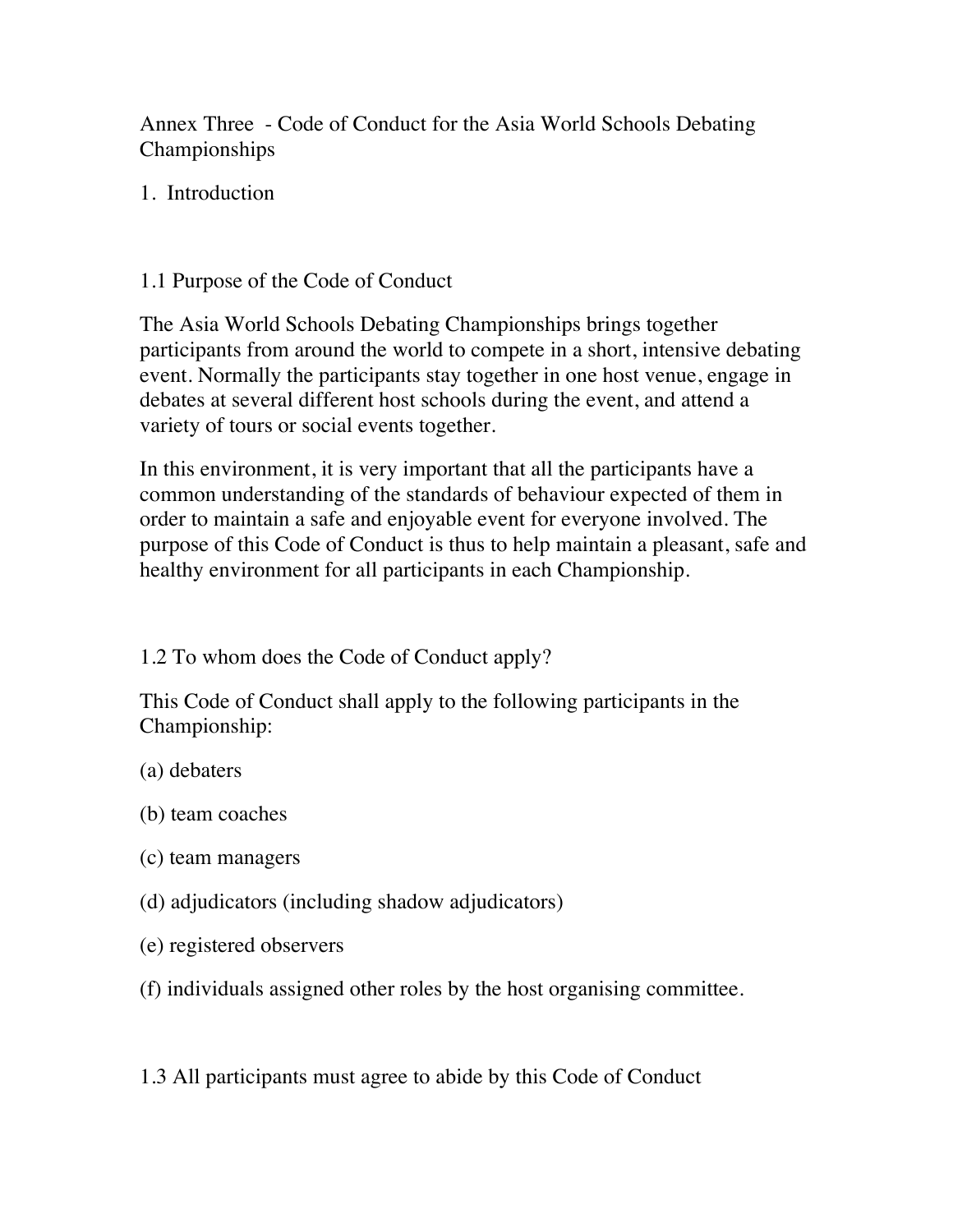(a) Before the start of each Championship, all participants shall sign the undertaking at the conclusion of this Code of Conduct that they will abide by this Code of Conduct for the duration of the tournament.

(b) At least one parent or guardian of every debater attending the Championship shall also sign the undertaking.

(c) No participant shall be allowed to be involved in the Championship event unless:

(i) he/she has signed such an undertaking

(ii) in the case of a participant who is a debater, one parent or guardian has signed the undertaking.

1.4 Who is responsible for ensuring compliance with the Code of Conduct during the Championship?

(a) All participants shall ensure that they comply with the Code of Conduct for the duration of the Championship.

(b) In addition, each nation/institution which sends a team to the Championship shall appoint a coach, an adjudicator or a registered observer to serve as the team manager as defined in Rule 4A of the Rules and who shall be responsible for ensuring that the debaters comply with the Code of Conduct for the duration of the Championship.

(c) The team manager shall:

(i) attend the Championship; and

(ii) be at least 19 years of age; and

(iii) be deemed legally an adult or have attained the age of majority in both the host nation and in the nation the team represents.

(d) No team of debaters shall be allowed to participate in the Championship unless such a person is appointed.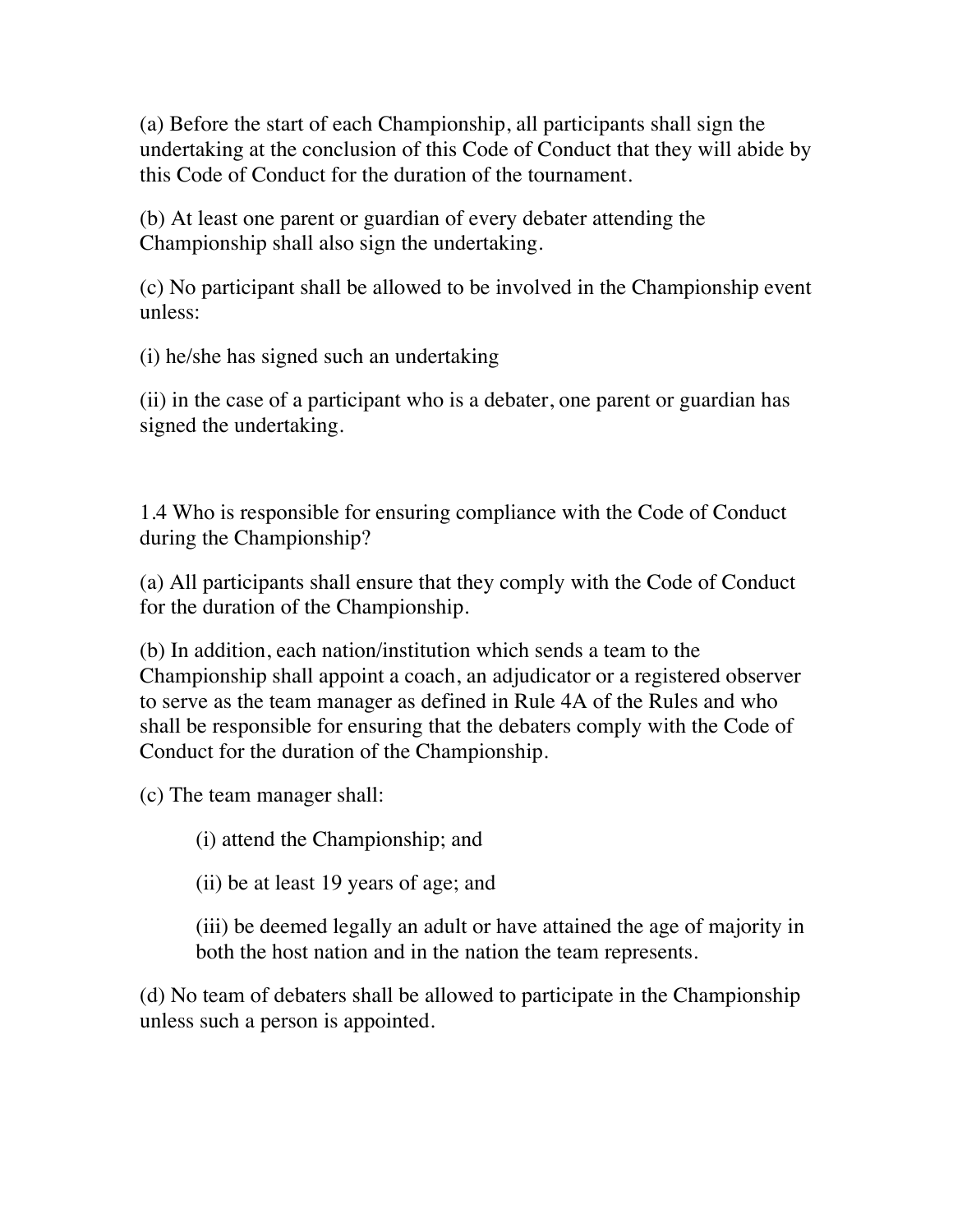1.5 What do the terms in this Code of Conduct mean?

Most of the terms used in this Code of Conduct should be self-explanatory. However, to be clear:

(a) "Age of majority" means the age at which an individual becomes an adult as specified by either the United Nations Convention on the Rights of the Child or the legislation of the host nation, whichever is the older age

(b) "Championship" means the World Schools Debating Championship in which the people listed in paragraph 1.2 are participating

(c) "complainant" means a person who has complained about a breach of the Code of Conduct

(d) "host" means the organising committee of the country/institution which is hosting the Championship for that year

(e) "laws of the host country" include the law of the state or region within the host country in which the championship is being held, as well as the host country's national law

(f) "nation" is as defined in Rules 4 and 5 of the World Schools Debating Championship Rules

(g) "sexual harassment" means any unwanted, unwelcome or uninvited behaviour of a sexual nature which makes a person feel humiliated, intimidated or offended. Sexual harassment can take on many different forms and may include physical contact, verbal comments, jokes, propositions, the display of offensive material or other behaviour, which creates a sexually hostile environment. Examples of sexual harassment include but are not limited to uninvited touching, smutty jokes or comments, sex-based insults, repeated invitations to go out after prior refusal, persistent insinuations about a person"s private life.

Sexual harassment is not behavior, which is consensual, welcome and reciprocated but for the purposes of the Championships does also include behaviour specified in paragraph 2.4.

(h) "start of the Championship" means the commencement of the first formal event or function of the Championship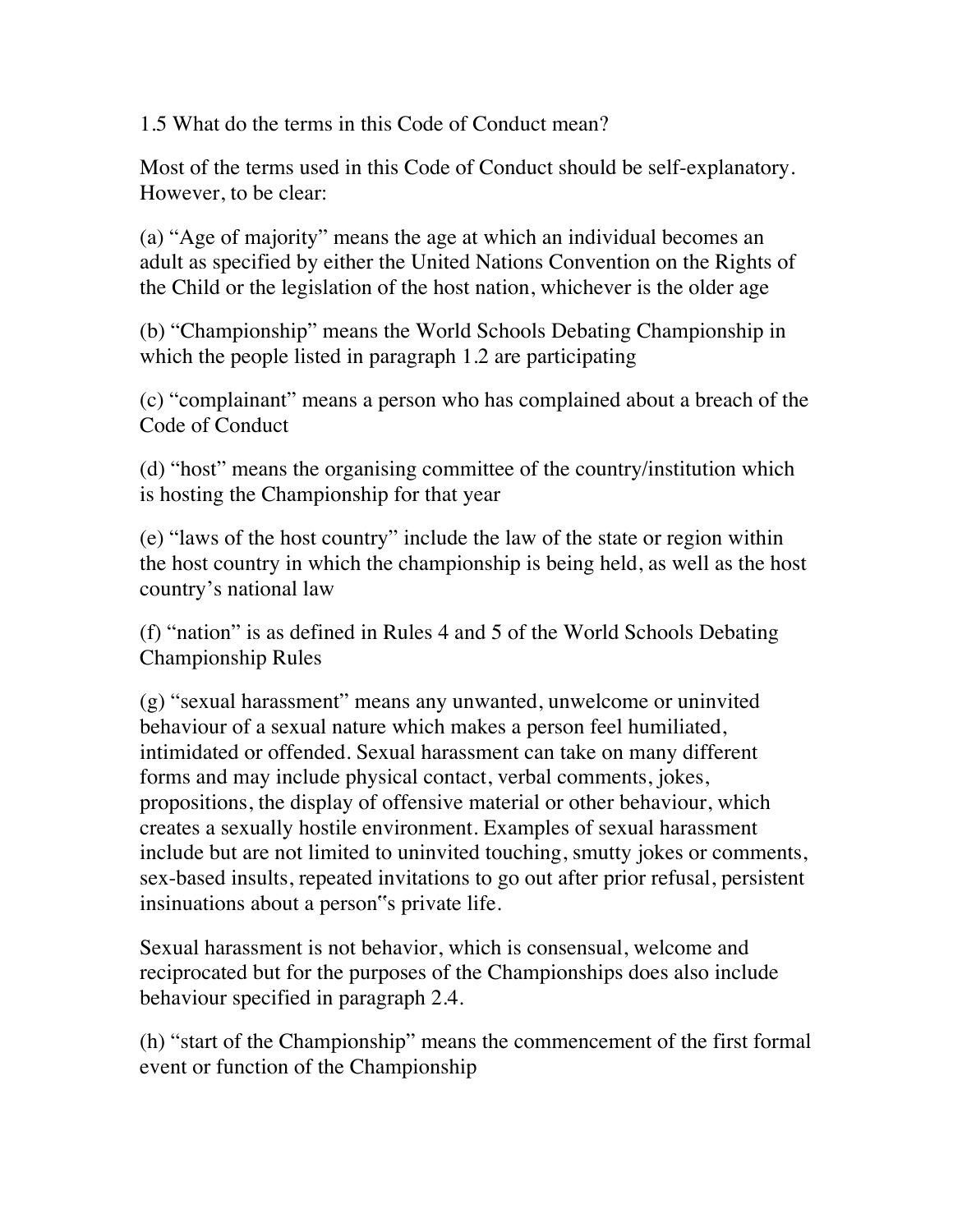- 2. What is expected of participants?
- 2.1 What participants must do

During the championship, all participants must:

(a) behave in a respectful and courteous manner towards other participants in the event, guests and sponsors of the championship, and members of the public attending championship events

(b) abide by the laws of the host nation

(c) abide by any rules, guidelines and restrictions set by the host organising committee to keep the event regulated and ensure the safety of participants.

#### 2.2 What participants must not do

During the championships, participants must not:

(a) make insulting comments, jokes, insults, or insinuations about another person's culture, race, religion, gender or sexual orientation or which may be construed as being derogatory or as harassment, whether in the presence of that person or in any other forum in which the person may not be present.

(b) stalk or physically harass another individual

(c) engage in any form of violence or threats of violence

(d) engage in any form of sexual harassment [as defined in paragraphs 1.5 and 2.4]

(e) take or use other people's property without permission

(f) intentionally cause damage to the property of other individuals or of any host venues

(g) consume any substance which they are not legally entitled to consume in the host country, or supply any such substances to others

(h) consume or be under the influence of alcohol or drugs in a way which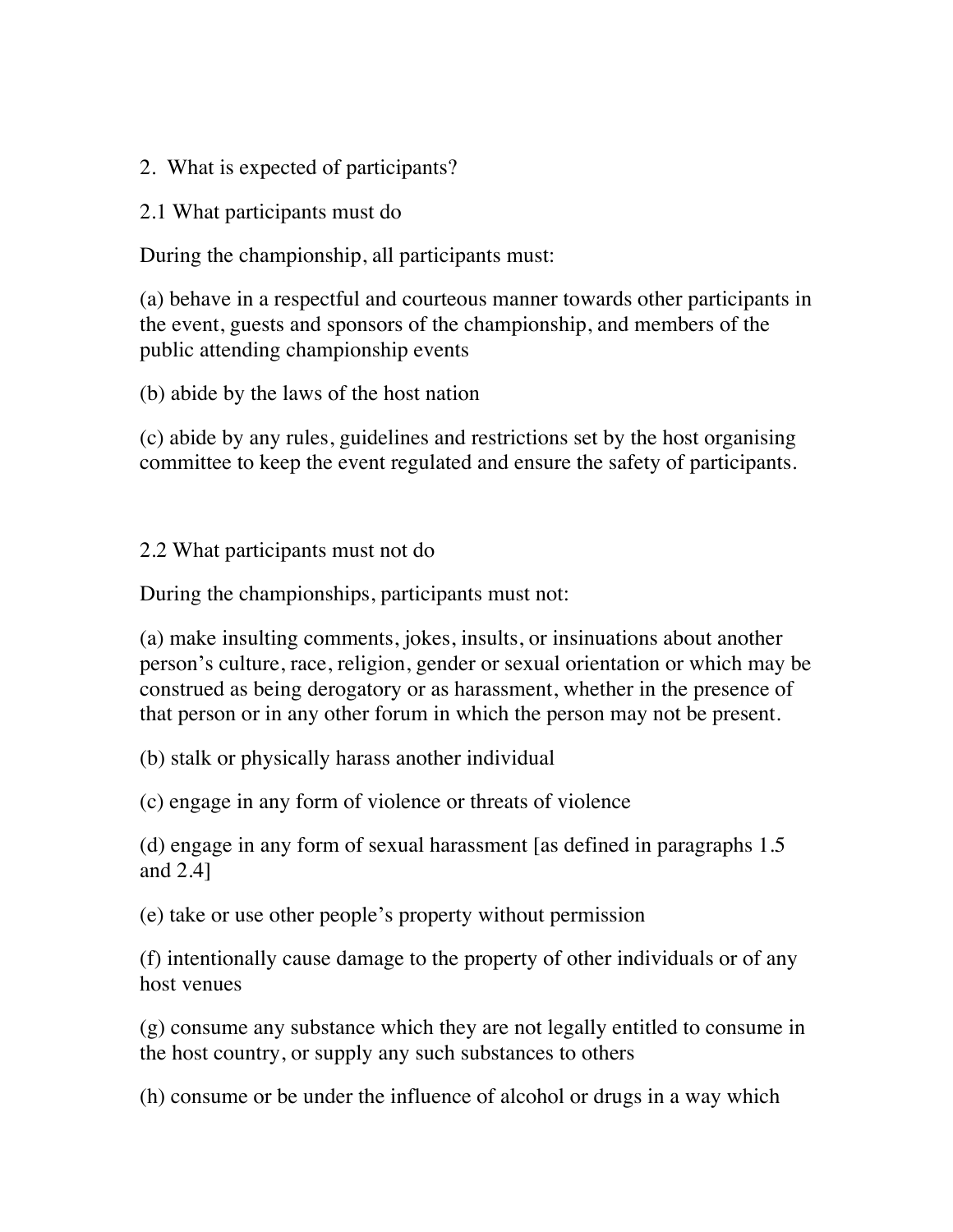may bring the championships into disrepute.

## 2.3 Behaviour during debates

(a) Participants in the Championship, especially coaches and debaters, must not confront adjudicators in an aggressive manner after a debate.

(b) Feedback between teams and adjudicators must be given and received in a constructive and non-confrontational manner.

## 2.4 Relationships

Any romantic or sexually-based relationship during the Championship between a debater and an adult acting as a coach, adjudicator, shadow adjudicator, team manager, observer or in any other capacity will not be tolerated and shall be treated as sexual harassment regardless of intention or apparent consent.

#### Enforcement of the Code of Conduct

- 3. What happens if a participant breaches the Code of Conduct?
- 3.1 Breaches can be reported to a Complaints Officer

If a participant believes that another participant has breached this Code of Conduct, s/he may report the breach to an appointed Complaints Officer.

3.2 Who are the Complaints Officers?

Before each championship, the Convenor shall nominate two Complaints Officers – one male and one female.

3.3 What will the Complaints Officers do?

Each Complaints Officer shall be responsible for: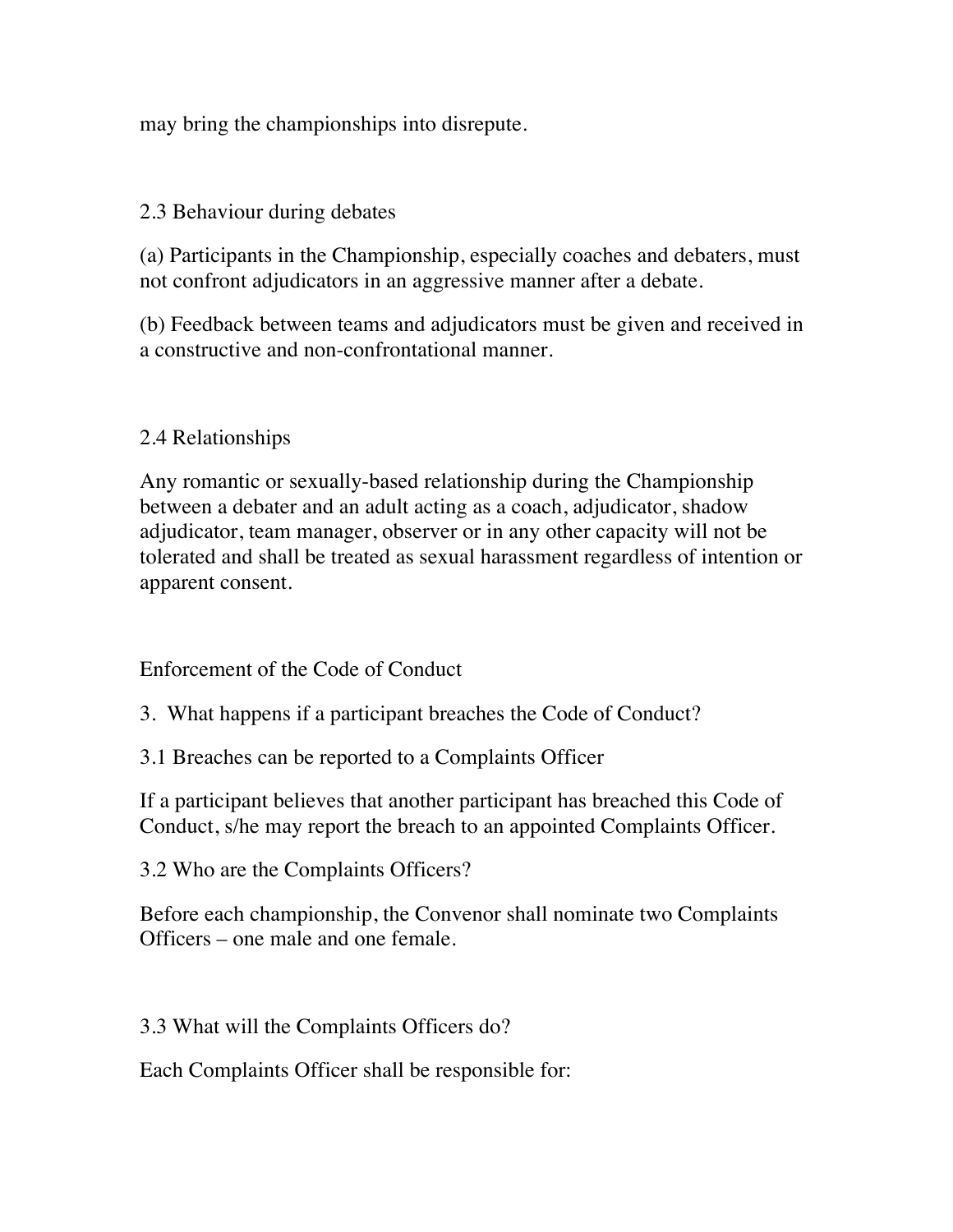(a) being available to participants to receive complaints about breaches of this Code of Conduct

(b) investigating complaints

(c) supporting the complainant appropriately, which could include referring him/her to:

- (i) a counsellor
- (ii) a doctor
- (iii) a lawyer
- (iv) the police
- (v) their parents
- (vi) an adult member of their family or contingent.

3.4 Complaints Officers can deal with some complaints themselves

If the Complaints Officer considers it appropriate, they may discuss the complaint with the complainant and the person about whom the complaint has been made to try to resolve the matter by mediation so that both parties are satisfied with the outcome of the matter.

3.5 Complaints Officers can refer complaints to the Complaints Committee

(a) A Complaints Officer may refer a complaint to the Complaints Committee. Such a referral must be submitted in writing to the Chairperson of the Complaints Committee.

(b) Complaints of the following nature must be referred to the Complaints Committee:

(i) any form of violence or threat of violence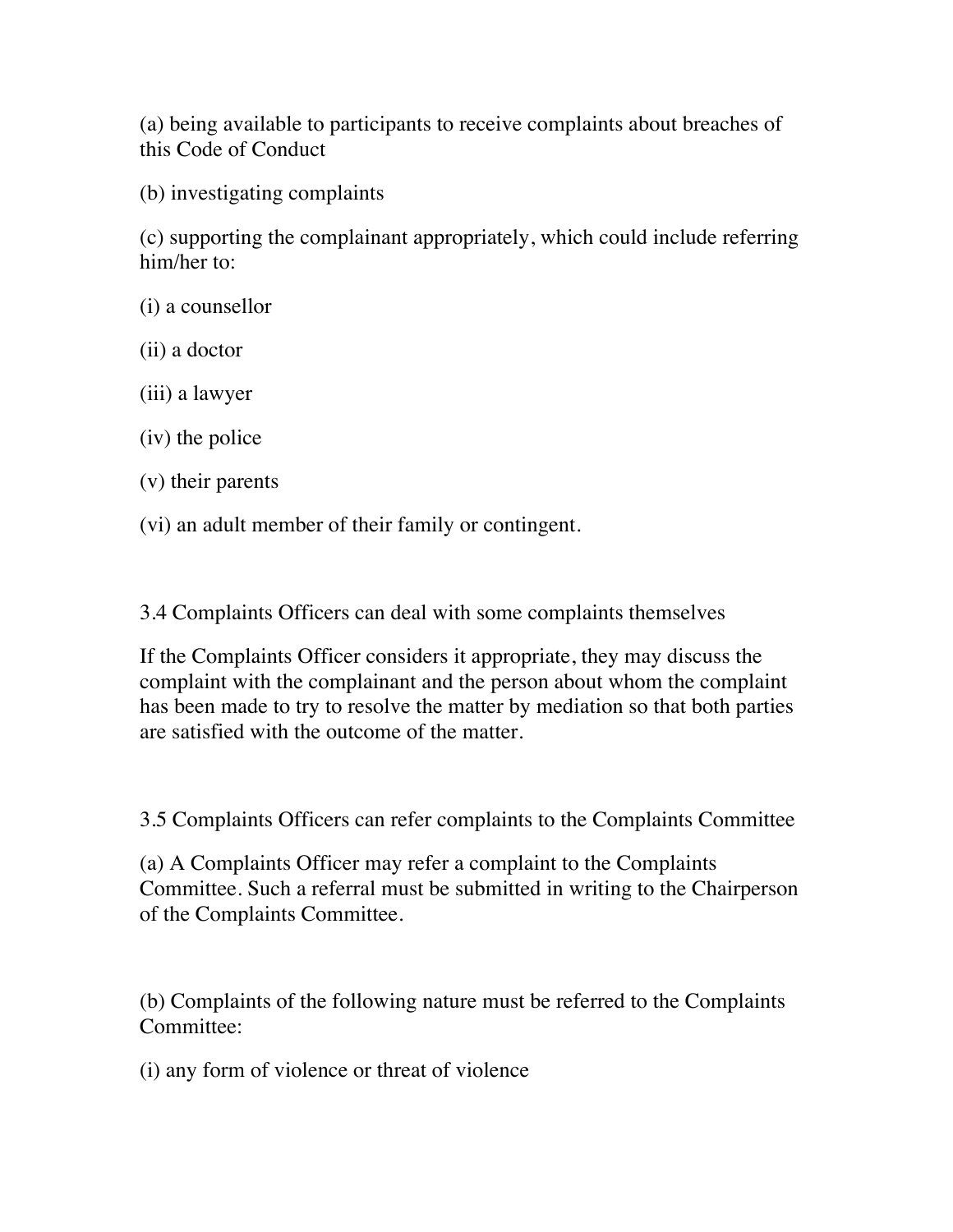(ii) sexual harassment

(iii) stalking or physical harassment

(iv) the consumption or supply of substances which are illegal in the host country

(v) a participant's being under the influence of alcohol or drugs in a manner which has brought or threatens to bring the Championship into disrepute

(vi) Any form of inappropriate relationship between a debater and any other participant

(vii) willful damage to public property or the property of a host venue.

4. What happens if a complaint is referred to the Complaints Committee?

4.1 Who forms the Complaints Committee?

(a) Every championship shall have a Complaints Committee comprising

(i) at least three members; and

(ii) at least one person of each gender; and

(iii) at least one but no more than two members from the host nation; and

(iv) neither of the Complaints Officers who have been approved for the same

Championship as the Complaints Committee.

(b) The Complaints Committee shall appoint one of its members to serve as Chairperson by the start of each Championship at which it will operate.

(c) Subject to 4.1 (b), each member of the Complaints Committee shall serve until such time as a replacement is appointed.

4.2 When must the Complaints Committee meet?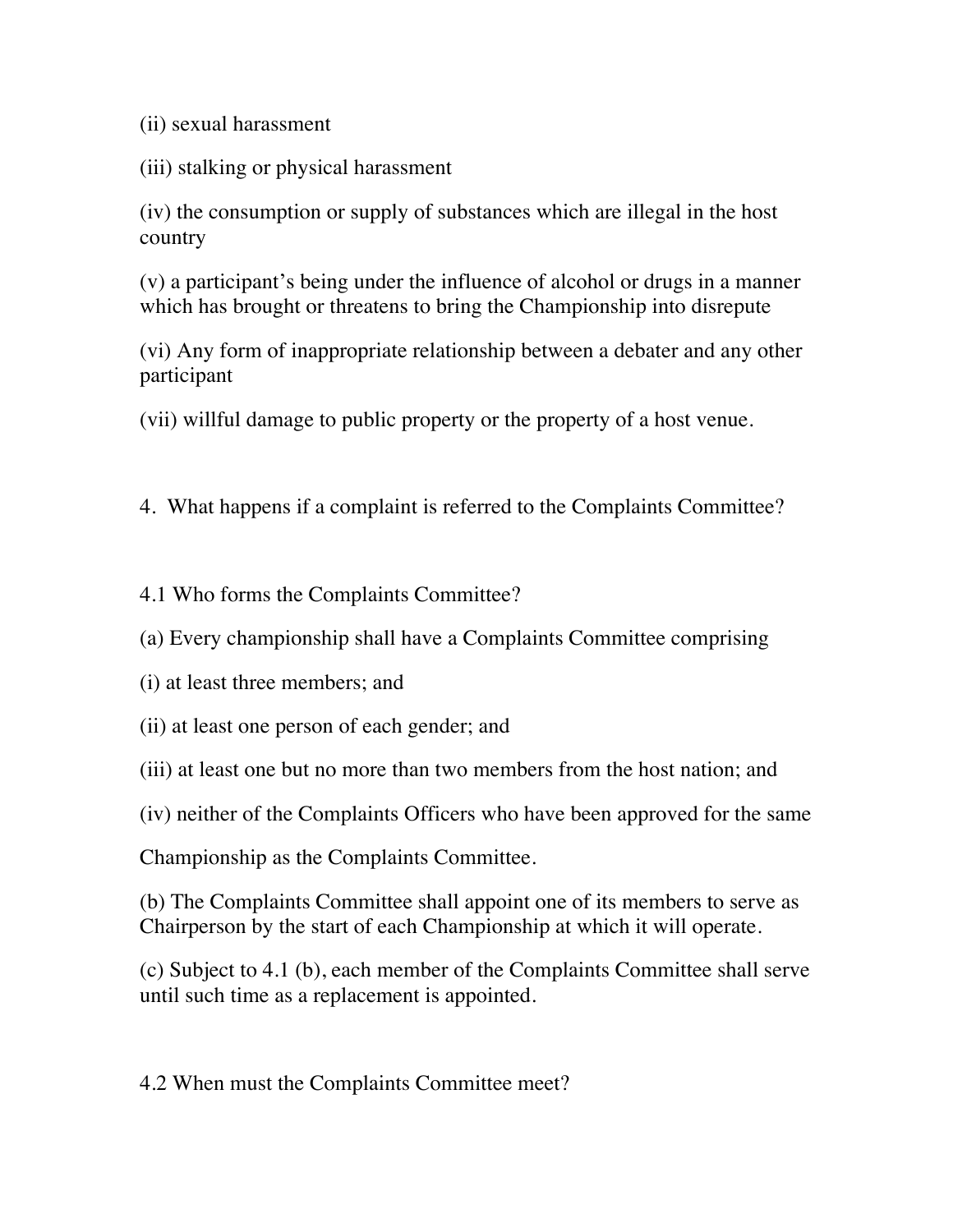(a) The Complaints Committee"s Chairperson shall convene a committee meeting:

(i) if a Complaints Officer refers a complaint to them in writing

(ii) if the Complaints Committee otherwise considers it appropriate.

(b) The Complaints Committee shall convene a meeting within 24 hours of receiving a complaint in accordance with 4.2 (a) above.

4.3 What can the Complaints Committee do?

(a) At a meeting to discuss a complaint, the Complaints Committee may:

(i) decide to take no further action

(ii) make a decision about the complaint without a hearing (but it may not suspend or expel the person complained about without a hearing) or

(iii) hold a hearing about the complaint.

(b) Regardless of which option it takes, the Complaints Committee may also refer the complaint to the host country's relevant authorities (such as the police) if it considers that this is appropriate.

4.4 What are the rights of a person complained about at a hearing?

If the Complaints Committee holds a hearing, the person complained about must:

(a) be told what the complaint is about

(b) be told the date and time of the hearing

(c) be allowed to participate in the hearing and to be heard

(d) be allowed to bring a person of their choice with them to the meeting with whom s/he may confer before and during the hearing

(e) be allowed to remain silent during the hearing if s/he so chooses

(f) be allowed not to attend the hearing if s/he so chooses.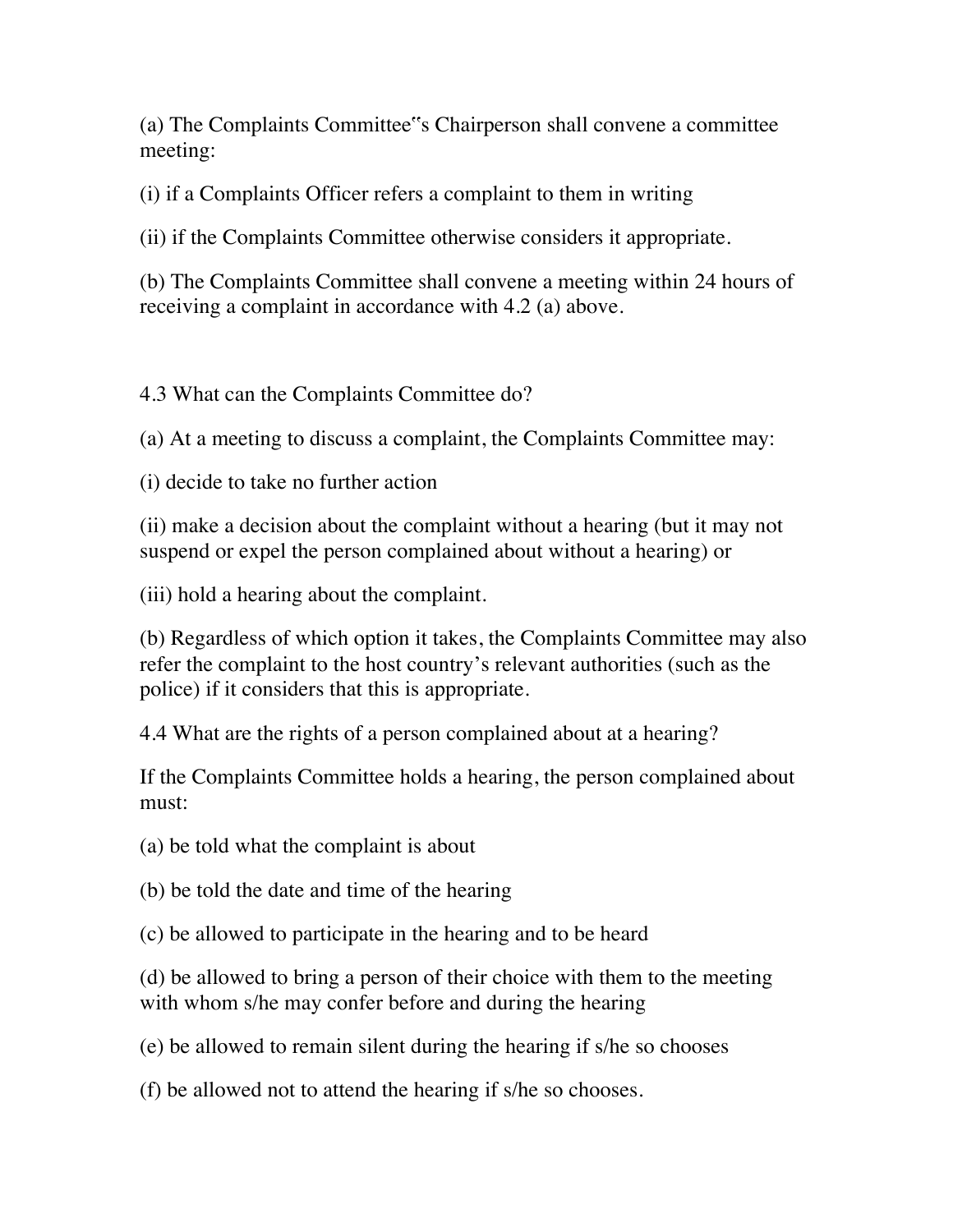4.5 A person complained about who is not legally an adult in the host country shall have special protection and assistance

(a) If the Complaints Committee holds a hearing and the person complained about is not legally an adult in the host country, the Complaints Committee shall:

(i) ensure that the person complained about fully understands his/her rights as set out in paragraph 4.4 above before the hearing begins

(ii) ensure that an adult chosen by the person complained about attends the hearing to support the person complained

(iii) if the person complained about is unable to choose an adult to attend with him or her, select an adult to take on this role.

(b) The adult chosen in accordance with paragraph 4.5(a) shall attend the hearing and shall be able to speak on behalf of the person complained about at the hearing.

4.6 Hearings are confidential

Until the Complaints Committee makes a decision about a complaint, details of the complaint and the hearing shall be kept confidential and shall be discussed only with the people participating in the hearing.

4.7 What can the Complaints Committee do without a hearing?

If the Complaints Committee reaches a decision about a complaint without a hearing, it may:

- (a) dismiss the complaint, or
- (b) uphold it and:
- (i) take no action
- (ii) counsel the person complained about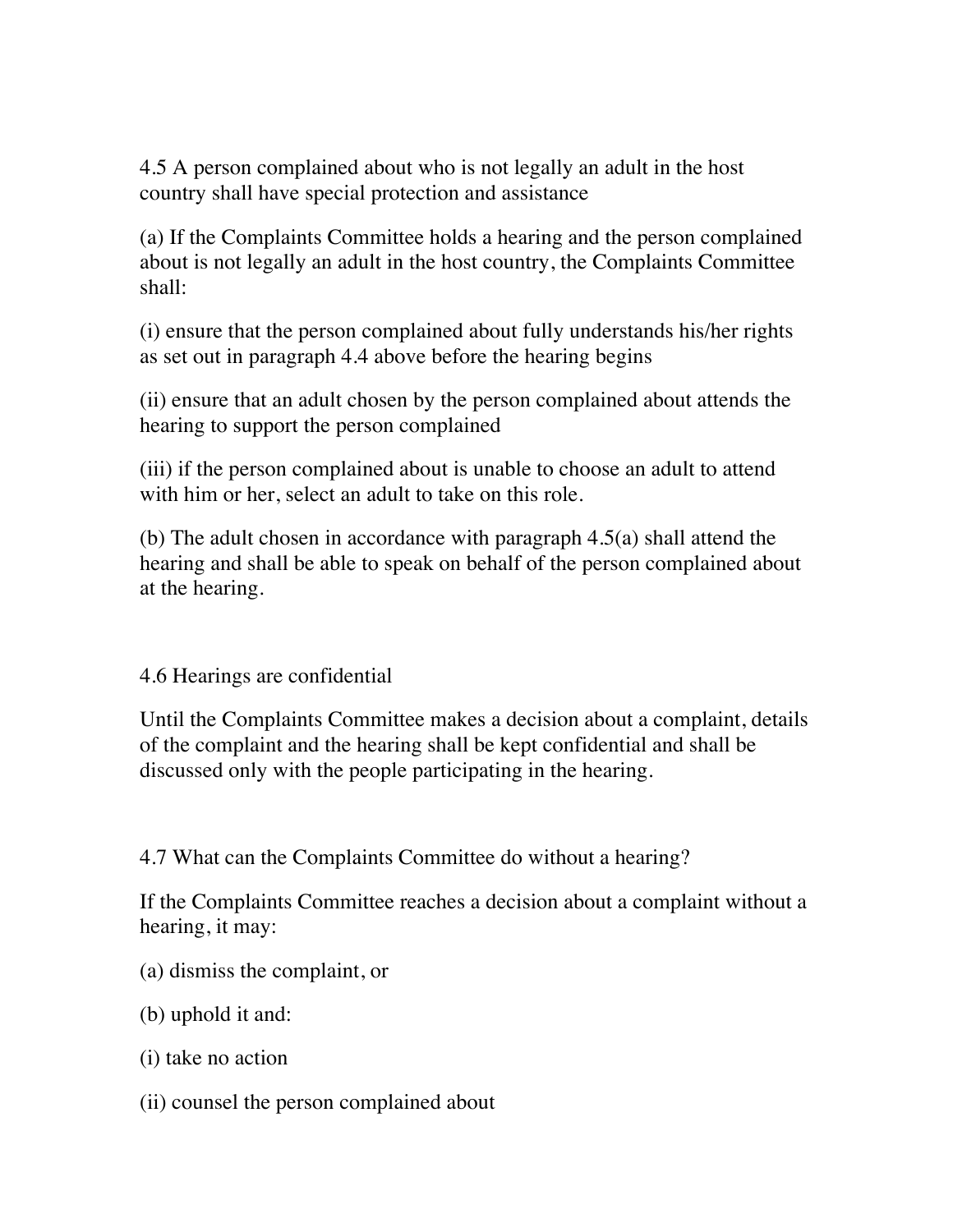(iii) warn the person complained about.

4.8 What can the Complaints Committee do at the conclusion of a hearing?

If the Complaints Committee holds a hearing, it may:

(a) dismiss the complaint, or

(b) uphold it and:

(i) take no action

(ii) counsel the person complained about

(iii) warn the person complained about

(iv) suspend the person complained about from the Championship for as long as it thinks appropriate

(v) expel the respondent from the Championship

(vi) ban the person complained about from all future Championships or a specified number of future Championships.

4.9 What the Complaints Committee can consider at a hearing.

The Complaints Committee shall inform itself at a hearing and generally as to evidence and facts in its absolute discretion and as it sees fit, subject to this Code of Conduct.

4.10 The Complaints Committee's decision is final

The Complaints Committee's decision shall be final. The person complained about is not able to appeal it, but where the person complained about has been expelled for longer than the next Championship he or she can apply for re-admittance in accordance with section 6 below.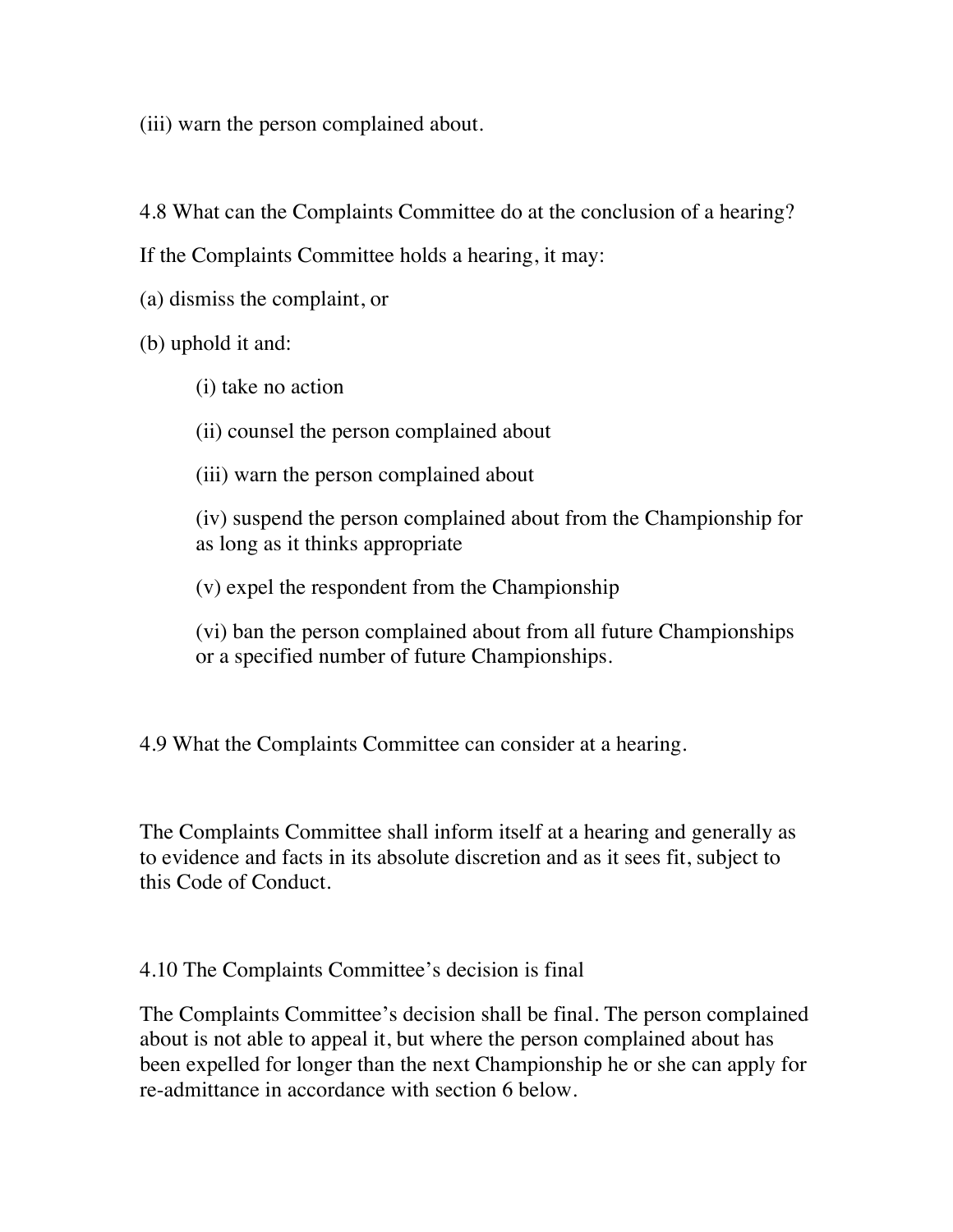- 5. Who must be told about the Complaints Committee's decision?
- 5.1 Where there has been no hearing

Where a complaint has been decided without a hearing, the Chairperson of the Complaints

Committee must give a written copy of the decision to:

- (a) the complainant
- (b) the Complaints Officer who referred the complaint
- (c) the Convenor
- (d) the person complained about
- (e) where the person complained about is a debater, the team manager.
- 5.2 Where there has been a hearing

Where a complaint has led to a hearing, the Chairperson of the Complaints Committee must give a written copy of the decision to:

(a) the people mentioned above in 5.1 ("Where there has been no hearing")

(b) the parent or guardian of a person complained about, if that person is a debater and not an adult according to the laws of his/her home nation

(c) the Chief Adjudicator, if the complaint has been about an adjudicator.

5.3 Where a hearing has led to a suspension or expulsion

Where a complaint has led to a suspension or expulsion, the Chairperson of the Complaints Committee must give a written copy of the decision to: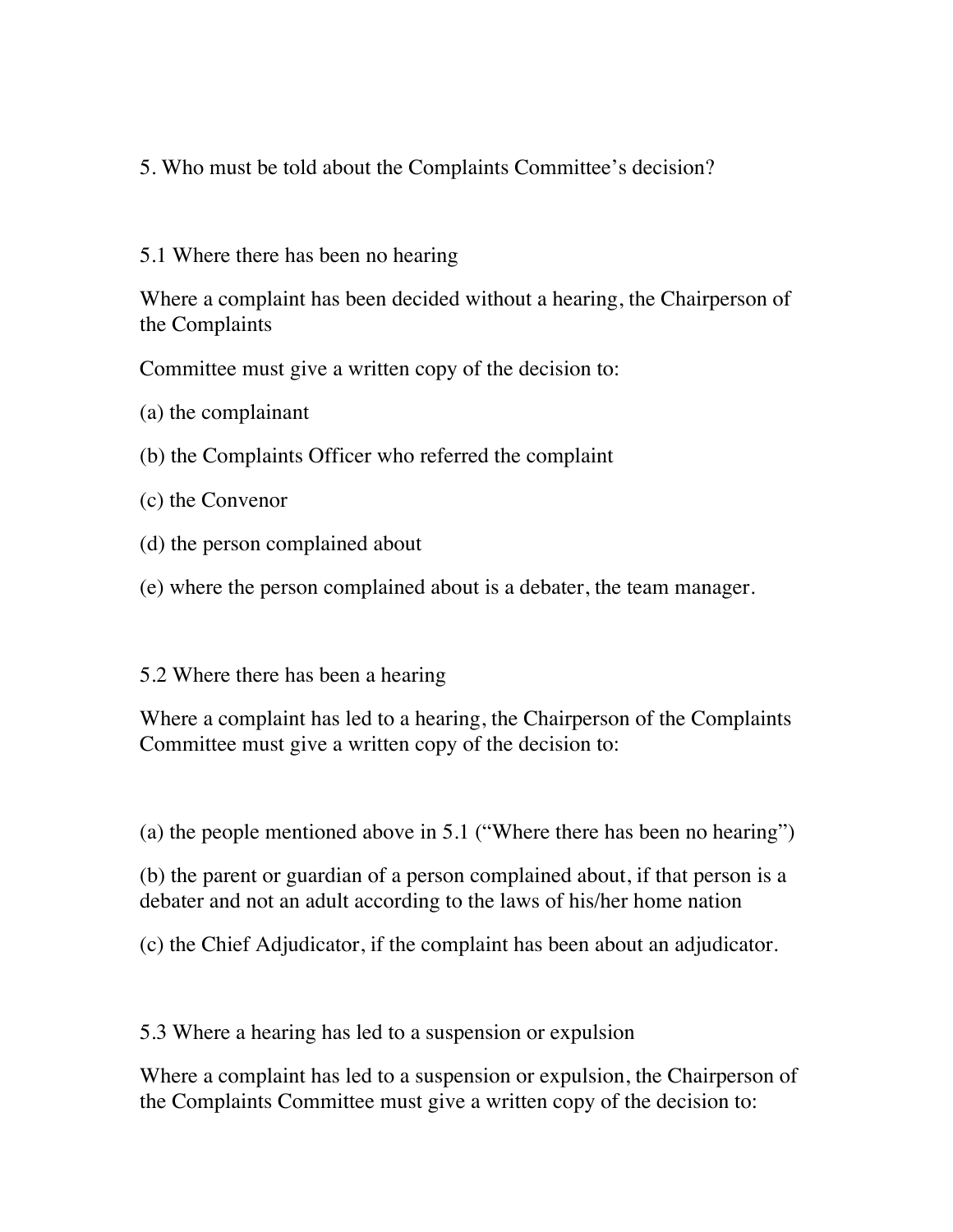(a) the people mentioned above in rule 5.2 ("Where there has been a hearing")

(b) the Convenor and Chief Adjudicator of the following year's championship.

5.4 Where the person complained about is expelled from future Championships

(a) Where the person complained about is expelled from all or any future Championships, the Secretary of the  $1<sup>st</sup> AWSDC 2013$  shall ensure that a copy of the Complaints Committee's written decision is kept on file.

(b) The person complained about shall have the right to apply to be readmitted in accordance with paragraph 6 below.

5.5 Limitation on disclosing Complaints Committee decision

The written decision of the Complaints Committee shall not be disclosed, published, produced, copied, or otherwise communicated to people other than those specified in 5.1 to 5.4 above unless:

(a) The complainant and the person complained about agree; or

(b) Disclosure of the Complaints Committee's written decision is required by the law, which applies in the home nation of the person complained about and/or in the host nation in which the complaint arose.

6. What are the rights of a person who is suspended or expelled?

6.1 A young person must be looked after

Where the Complaints Committee decision has led to a suspension or expulsion and the person suspended or expelled is not legally an adult in the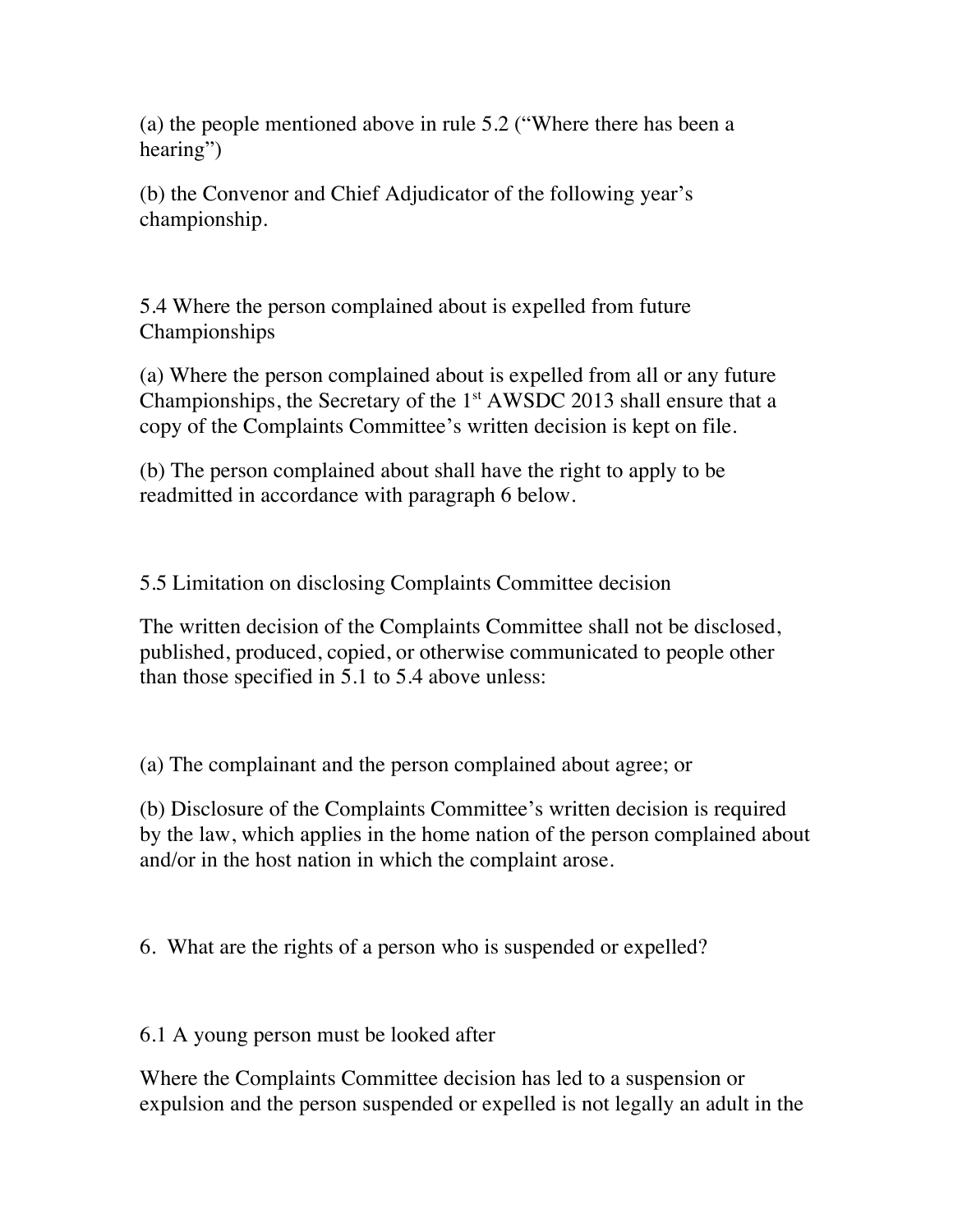host country, the Complaints Committee, in conjunction with the Convenor, shall take all reasonable steps to ensure that the person suspended or expelled is able to make satisfactory arrangements for:

(a) accommodation and meals for the duration of his/her suspension or until he/she is able to return to his/her home country

(b) returning to his/her home country if he/she has been expelled from the Championship.

6.2 Where a person has been expelled for longer than the next Championship

(a) Where the Complaints Committee's decision has led to an expulsion and the person complained about has been expelled for longer than the next Championship, the person complained about may, after the conclusion of the following Championship, apply in writing to be readmitted as a participant at future Championships.

(b) If the Committee receives an application by such a person to be readmitted ("the applicant"):

(i) the application shall be forwarded to the Chairperson of the Complaints Committee as soon as possible

(ii) the Chairperson of the Complaints Committee shall discuss the application with the other members of the Complaints Committee, and the Complaints Committee shall make a decision whether to grant or decline the application within 90 days of receiving the application.

6.3 What is the process for a hearing on the application for remittance?

The process for a hearing on the application is:

(a) the Complaints Committee shall either hold a hearing in person (if practical), or shall discuss the issue by telephone, video link, e-mail or in writing, depending on constraints of cost, time and the distance between the parties

(b) the person applying for reinstatement ("the applicant") shall be invited to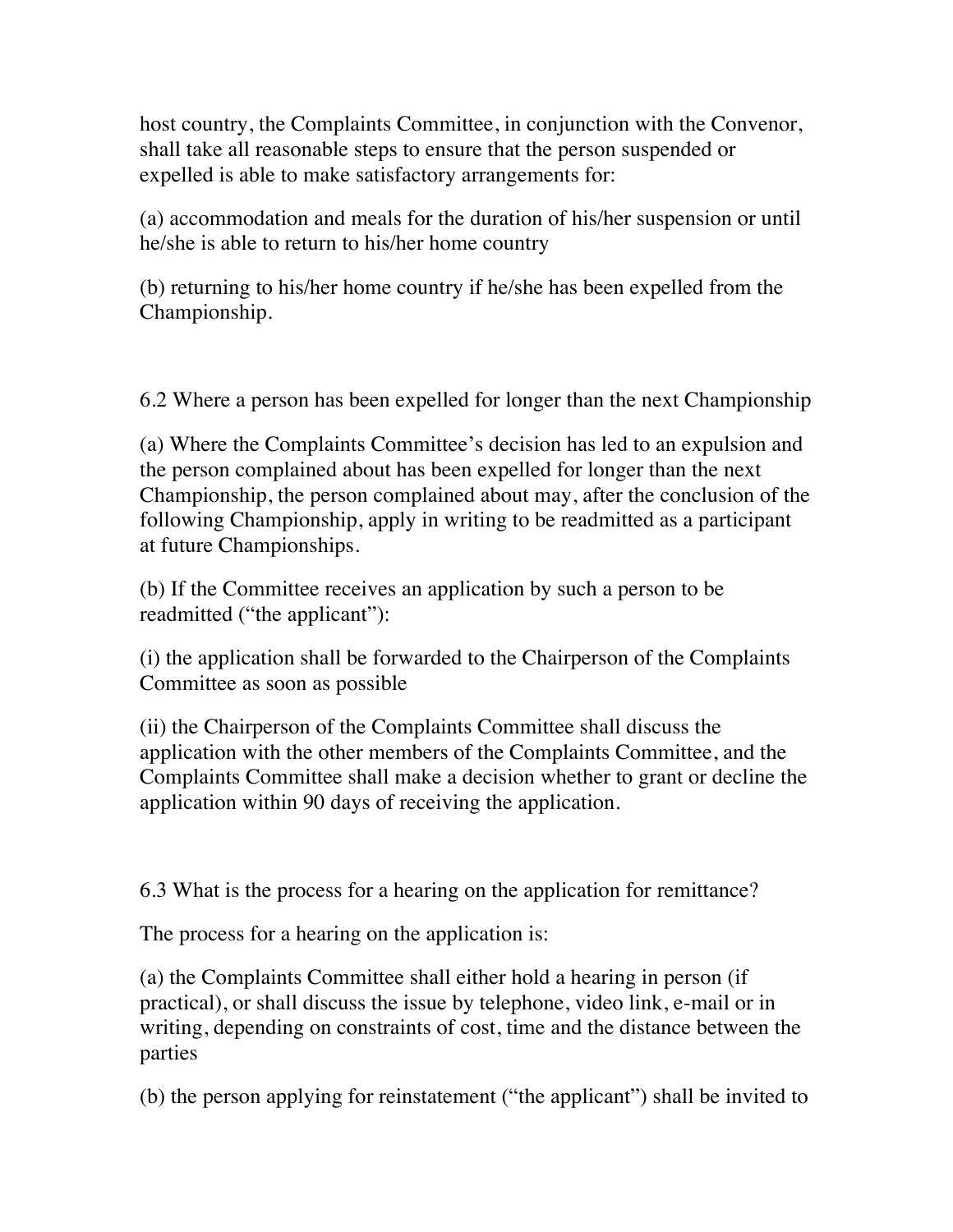submit statements in writing in support of the application to be readmitted, and may additionally be asked to submit answers to specific questions by the Complaints Committee

(c) the Complaints Committee shall determine who, apart from the applicant and such persons as the applicant may decide, may be asked to submit written statements regarding the applicant. These may include:

(i) referees about the applicant's character or change of circumstances

(ii) the Complaints Officer who received the original complaint

(iii) the original complainant

(iv) a current Complaints Officer.

(d) the Complaints Committee shall inform itself at a hearing about the application and generally as to evidence and facts in its absolute discretion and as it sees fit, subject to this Code of Conduct.

6.4 Hearings about the application are confidential

Until the Complaints Committee makes a decision about the application for remittance, details of the application and the hearing shall be kept confidential and shall be discussed only with the people participating in the hearing.

6.5 What must the Complaints Committee do to decide on the application?

(a) The Complaints Committee must make a decision about the application by:

(i) declining the application, or

(ii) readmitting the applicant subject to any conditions the committee thinks fit, or

(iii) readmitting the applicant without any conditions.

(b) After making a decision about the application, the Complaints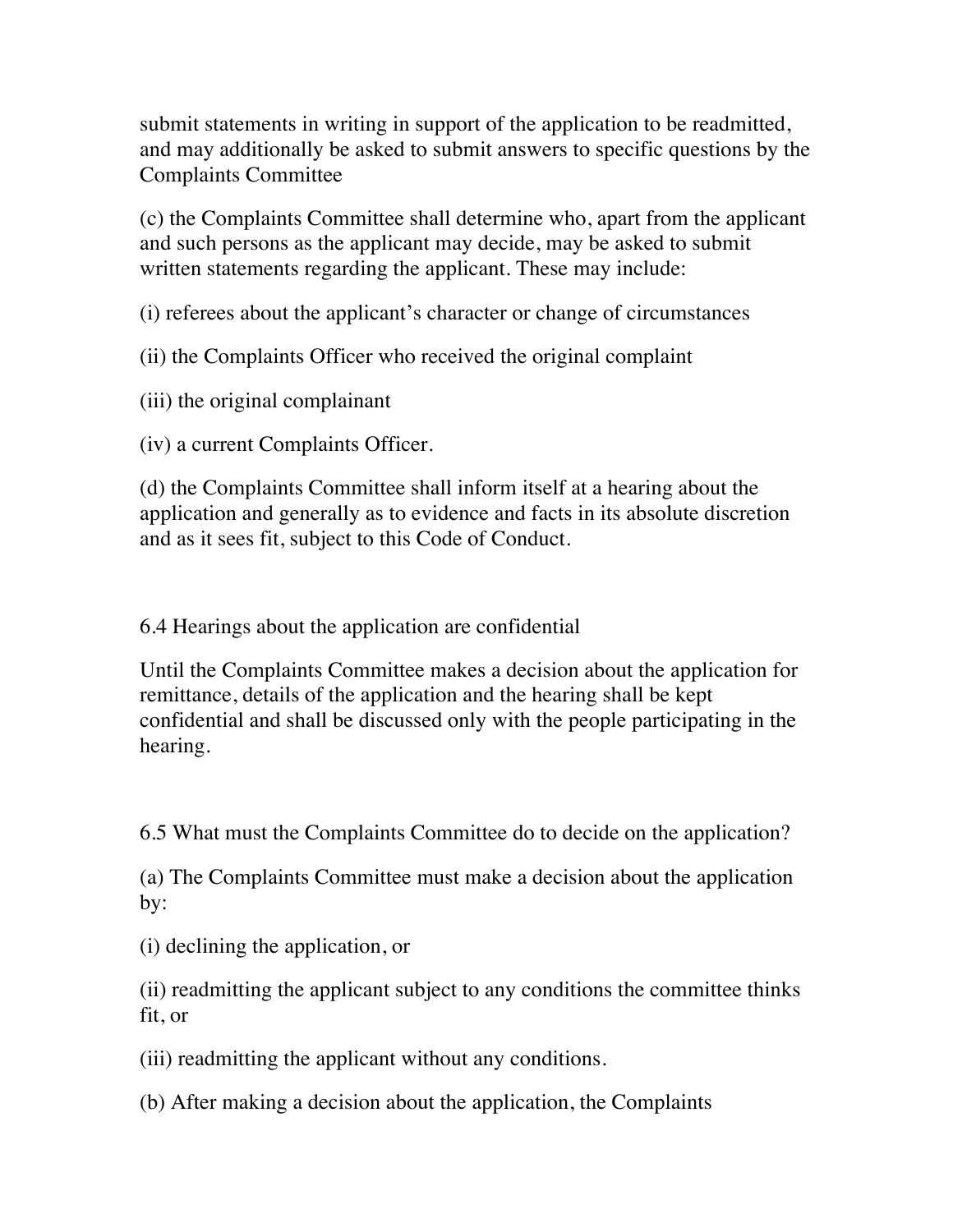Committee must send a written copy of its decision to:

(i) the applicant

(ii) the current Complaints Officers

(iii) the Convenor and Chief Adjudicator of the following Championship

(iv) the person who made the original complaint about the applicant.

6.6 Limitation on disclosing Complaints Committee decision about the application

The written decision of the Complaints Committee shall not be disclosed, published, produced, copied, or otherwise communicated to people other than those specified in paragraph 6.5 unless:

(a) The applicant agrees; or

(b) Disclosure of the Complaints Committee's written decision is required by the law, which applies in the home nation of the applicant and/or in the host nation in which the breach of this Code of Conduct occurred.

6.7 The Complaints Committee's decision about the application is final

The Complaints Committee's decision on the application shall be final. The applicant is not able to appeal it but s/he can apply again for remittance or for the removal of any conditions imposed on remittance 6 months or more following the decision on the application. The new application must also be made according to paragraph 6.